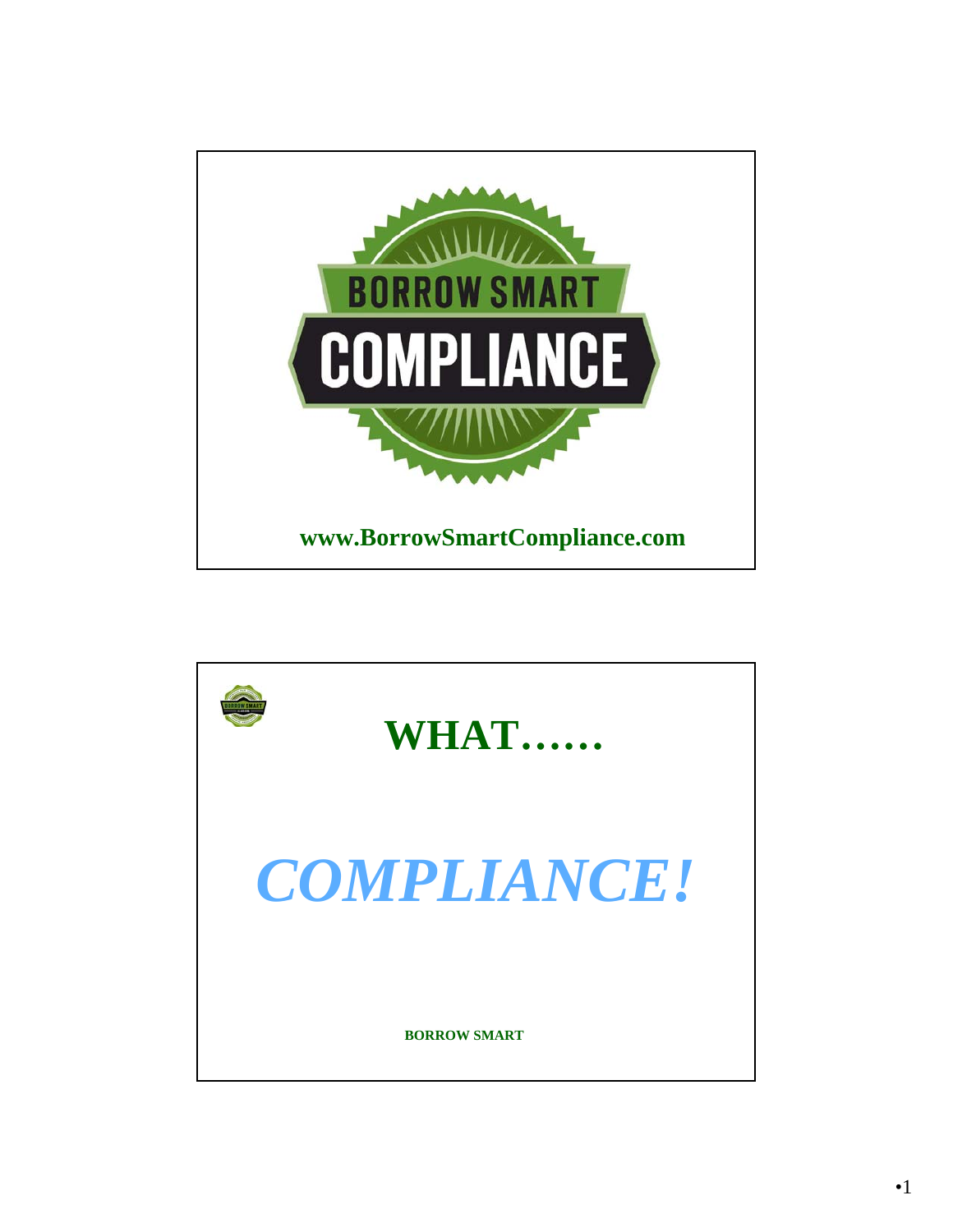

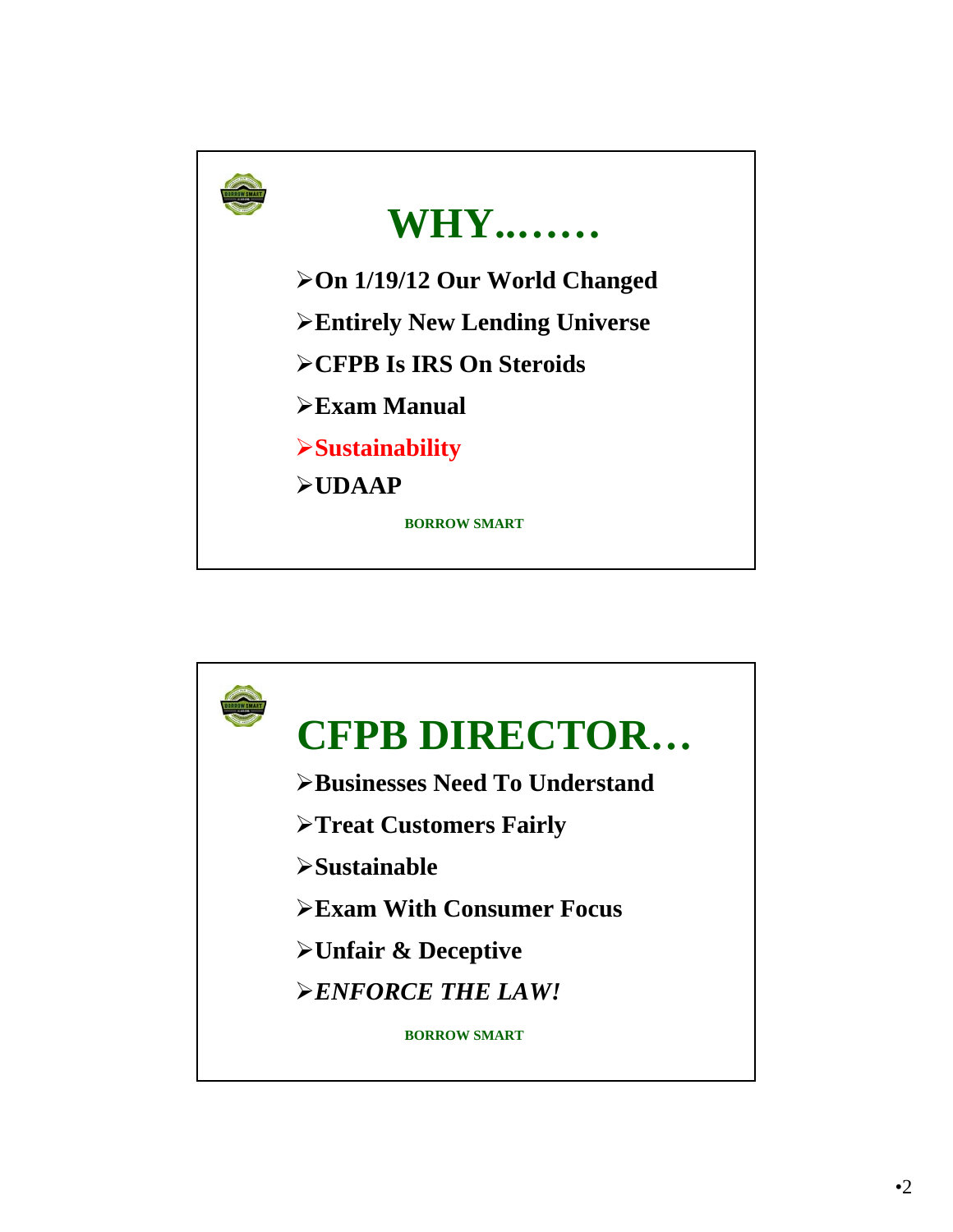

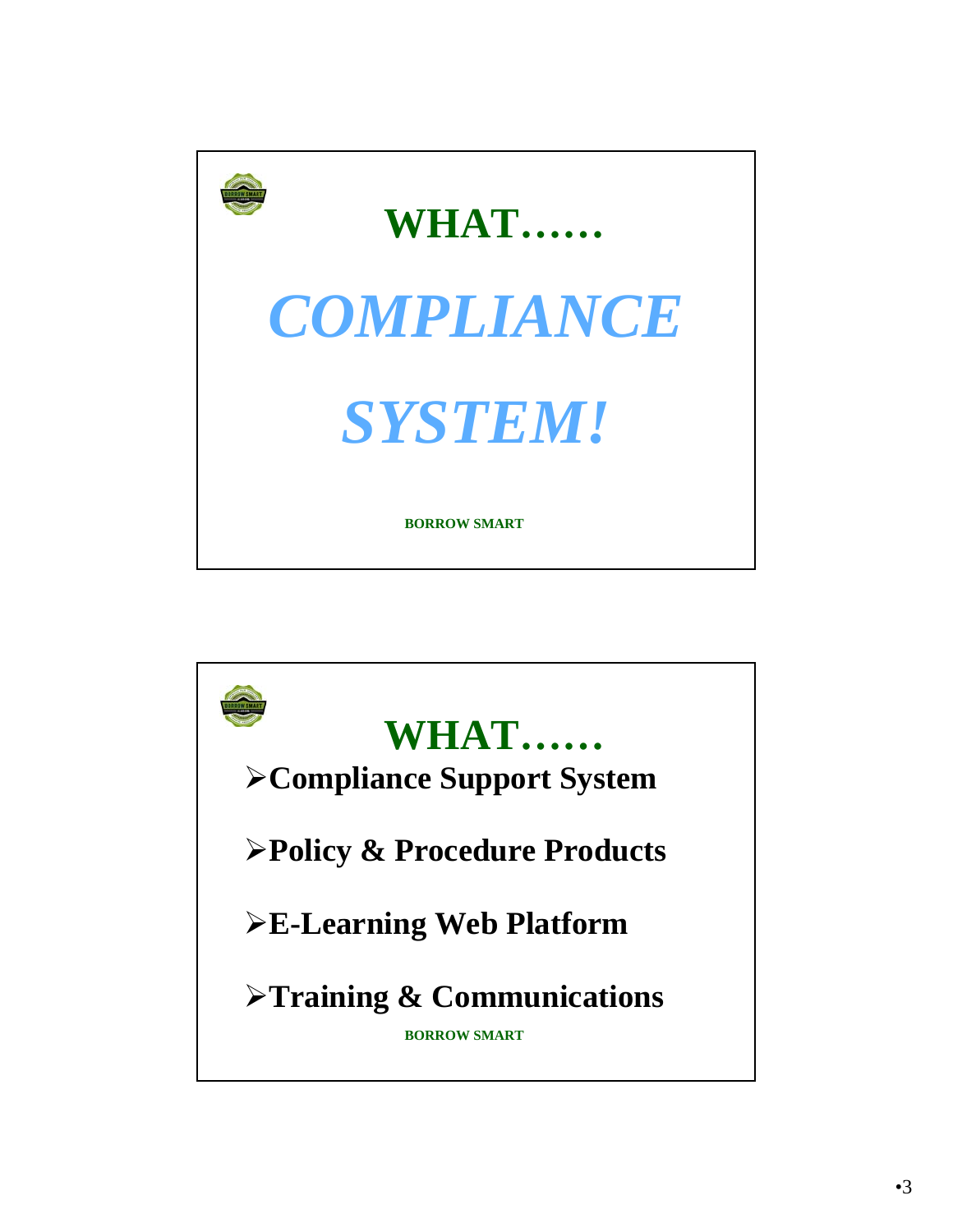

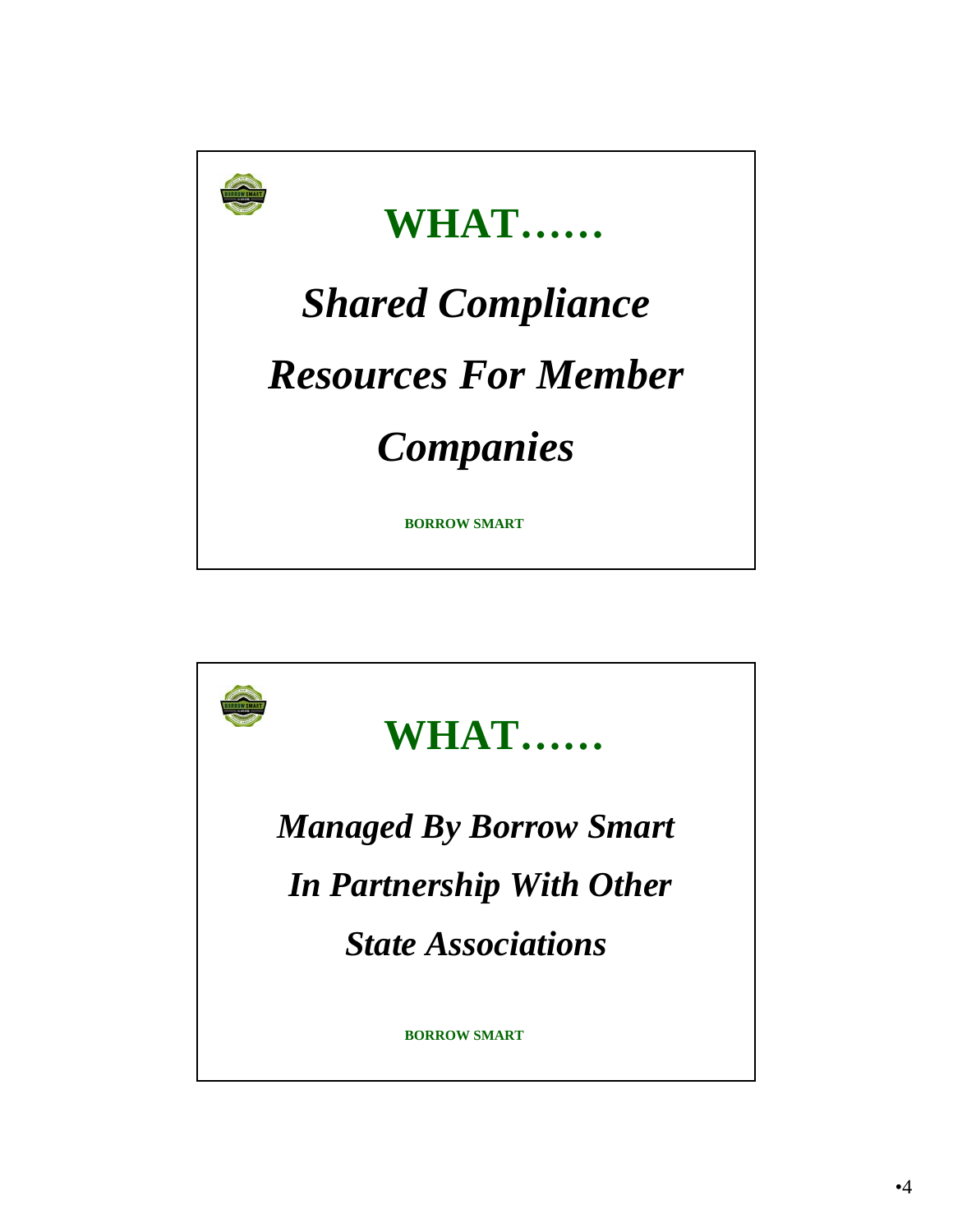

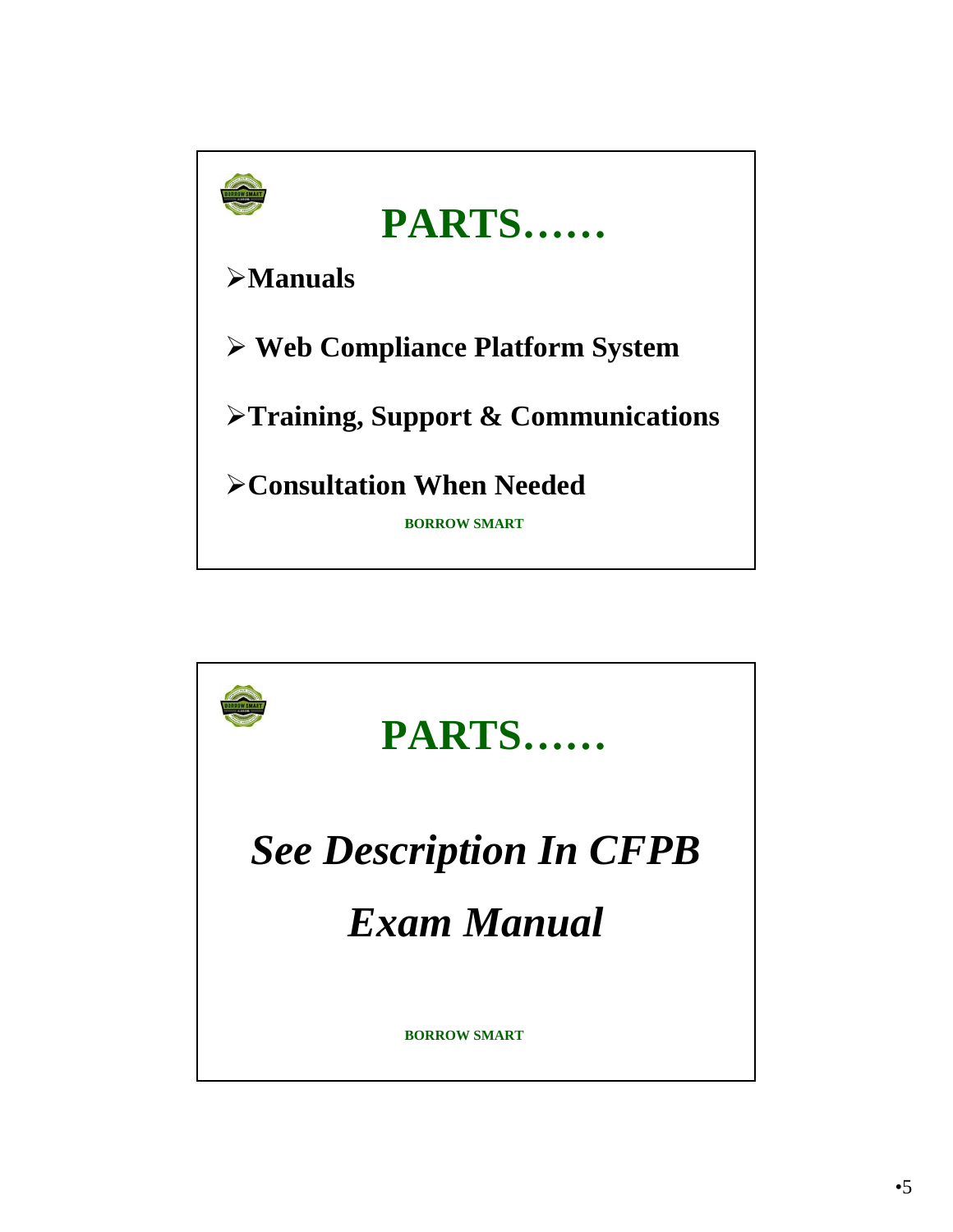

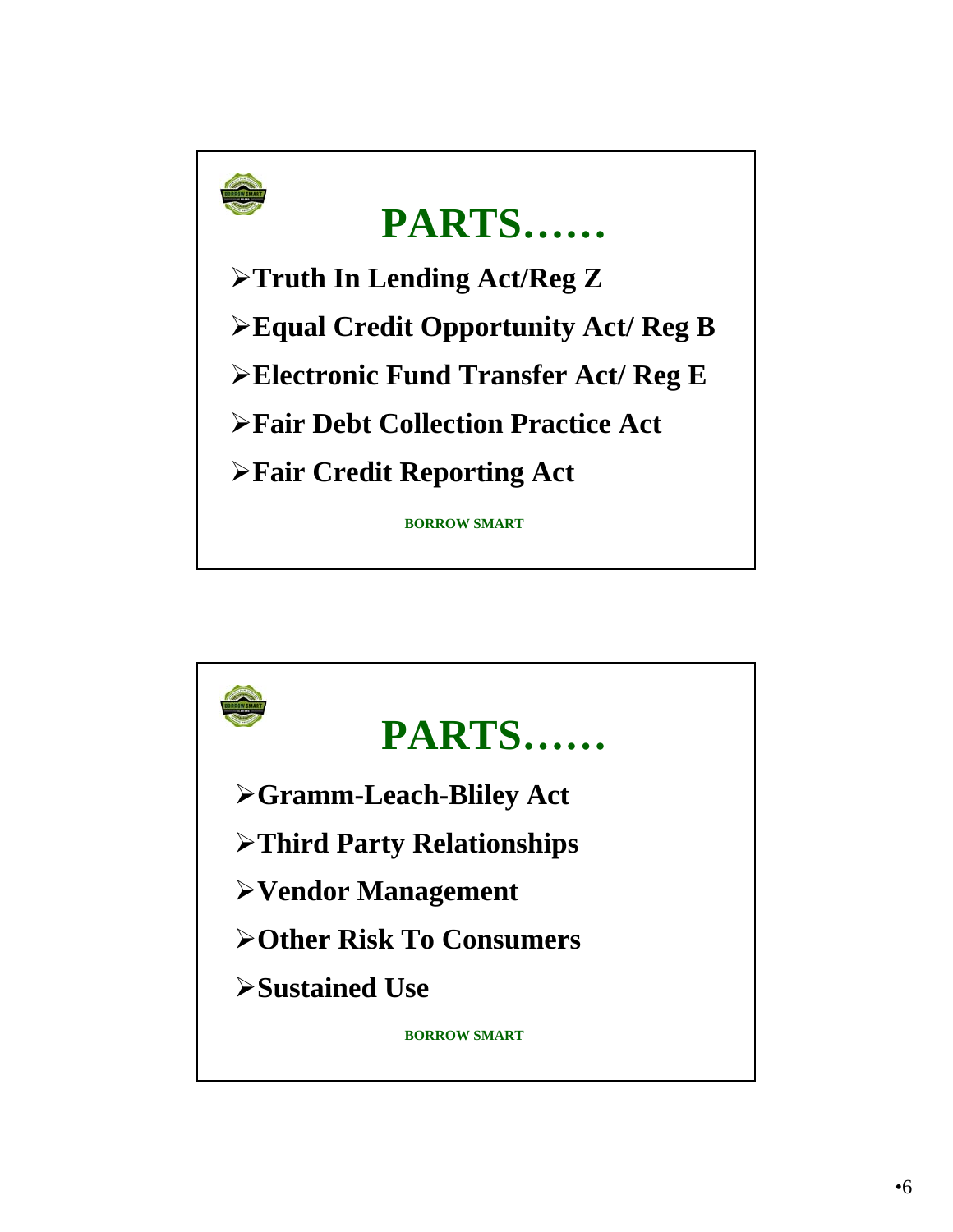

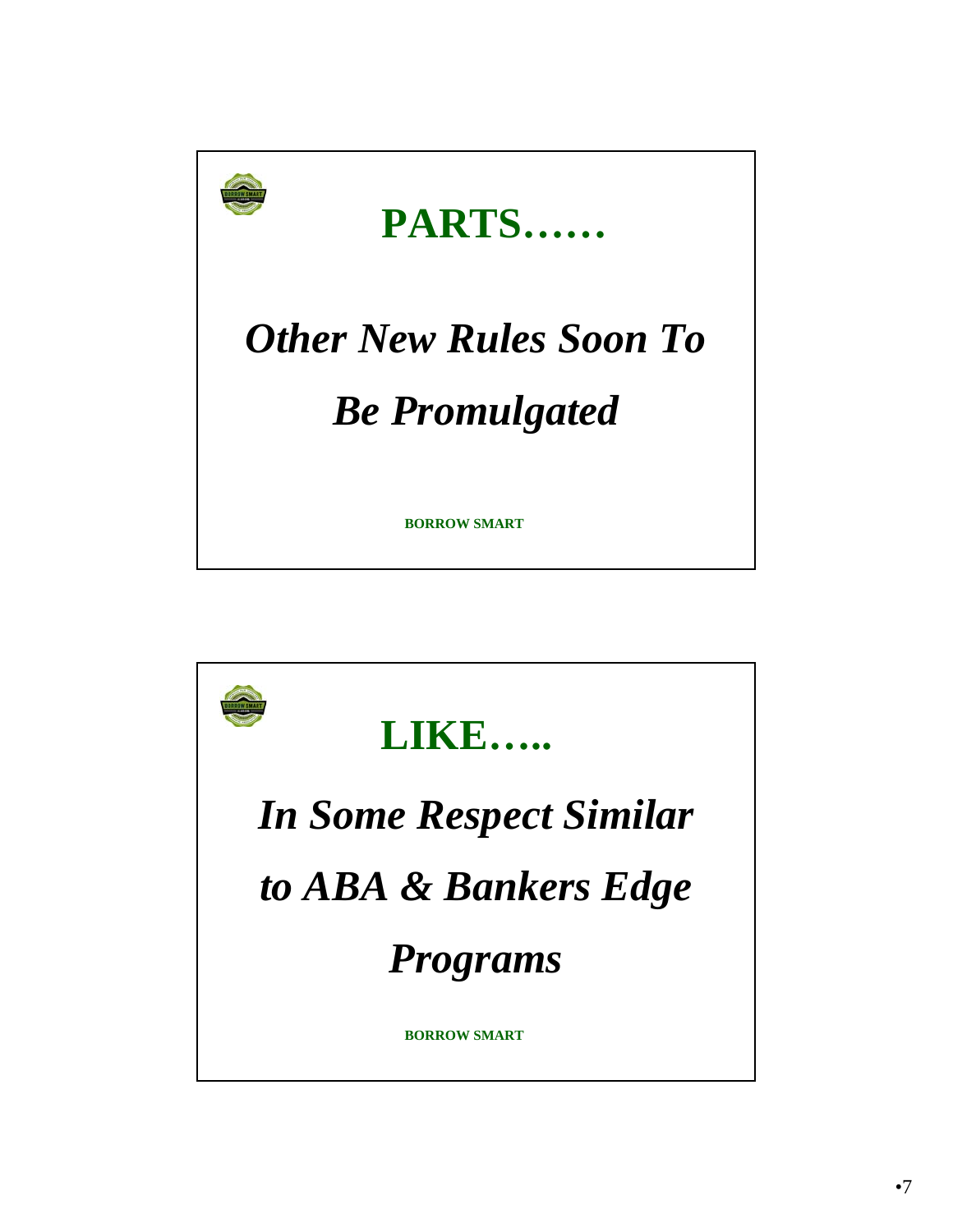

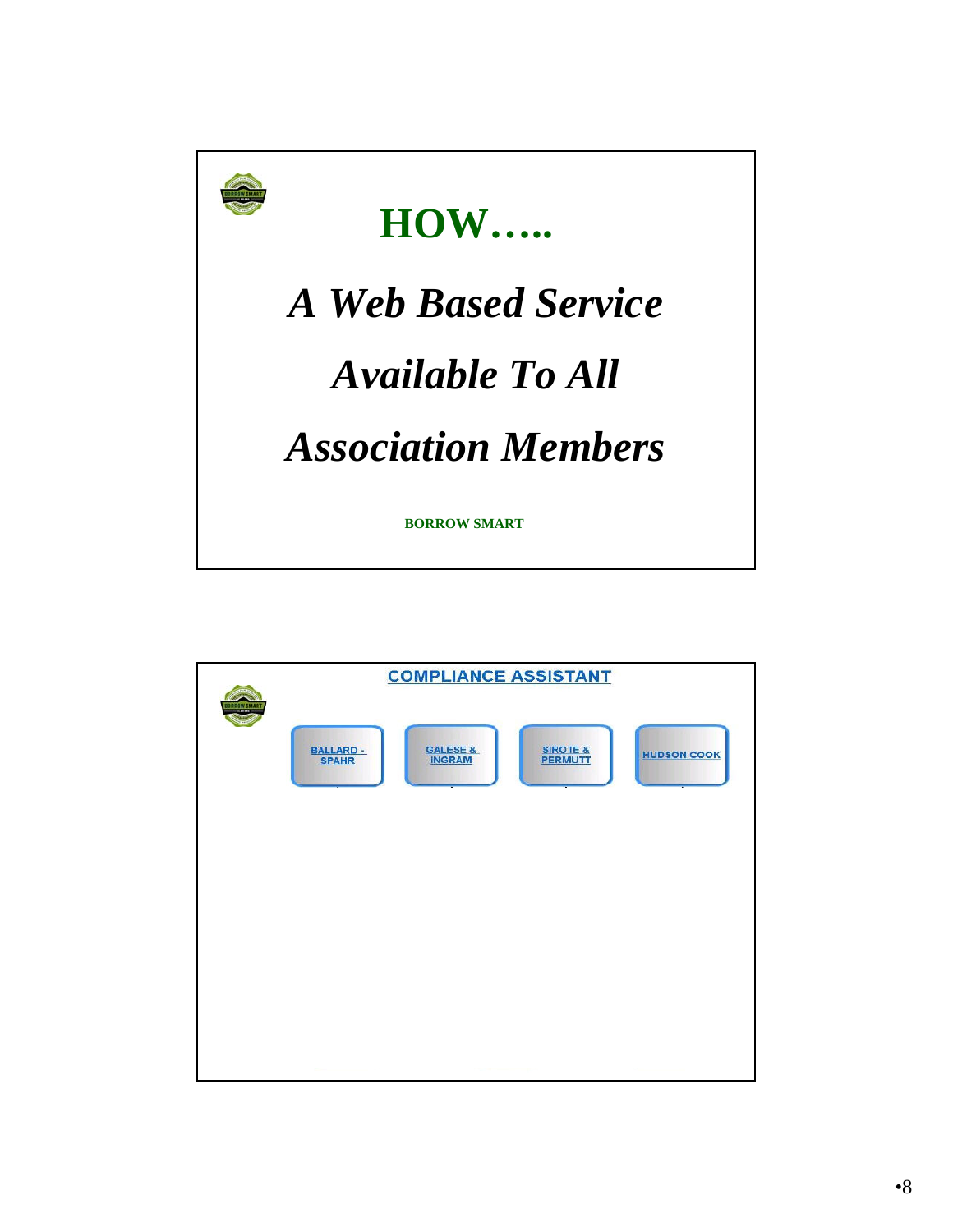

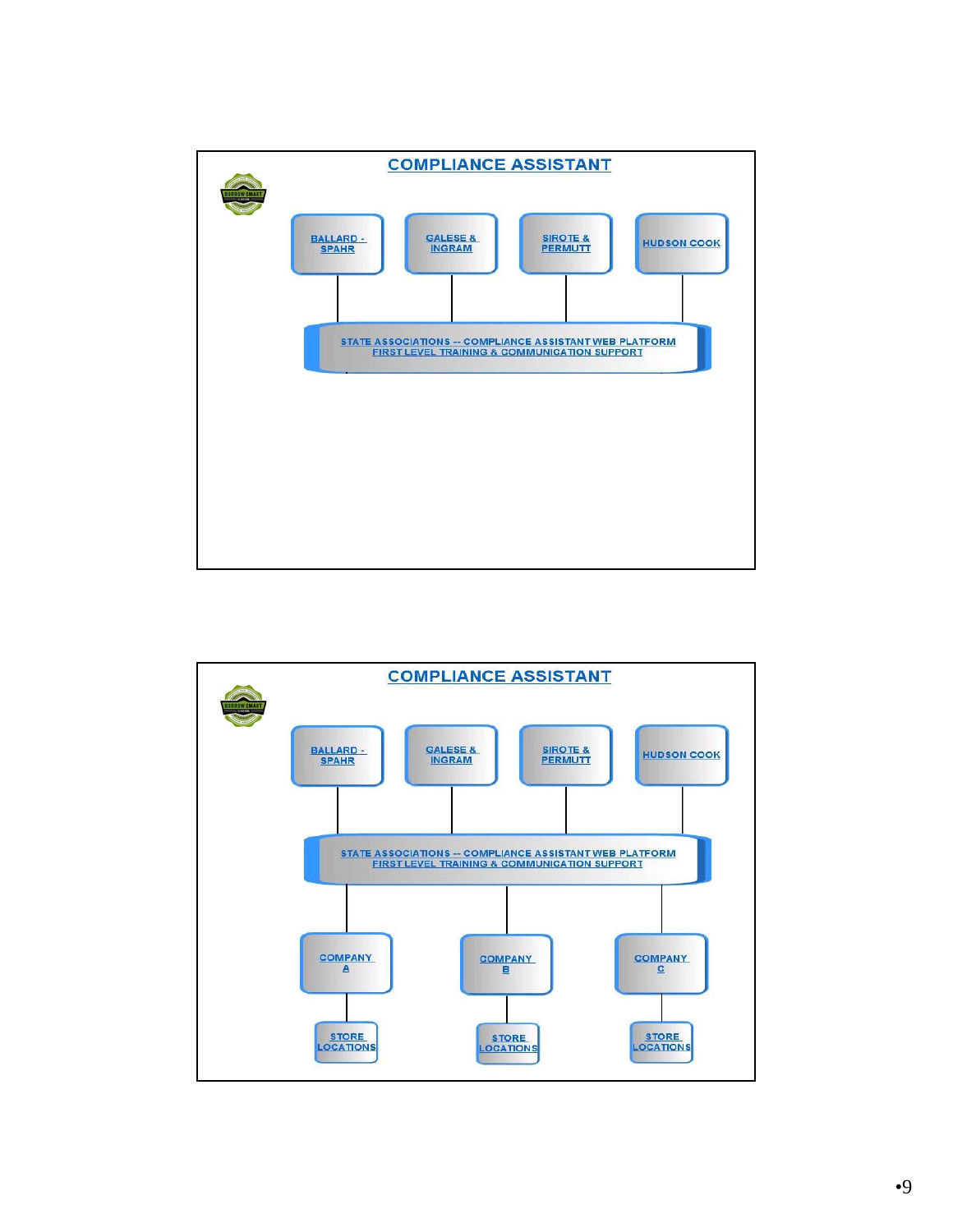

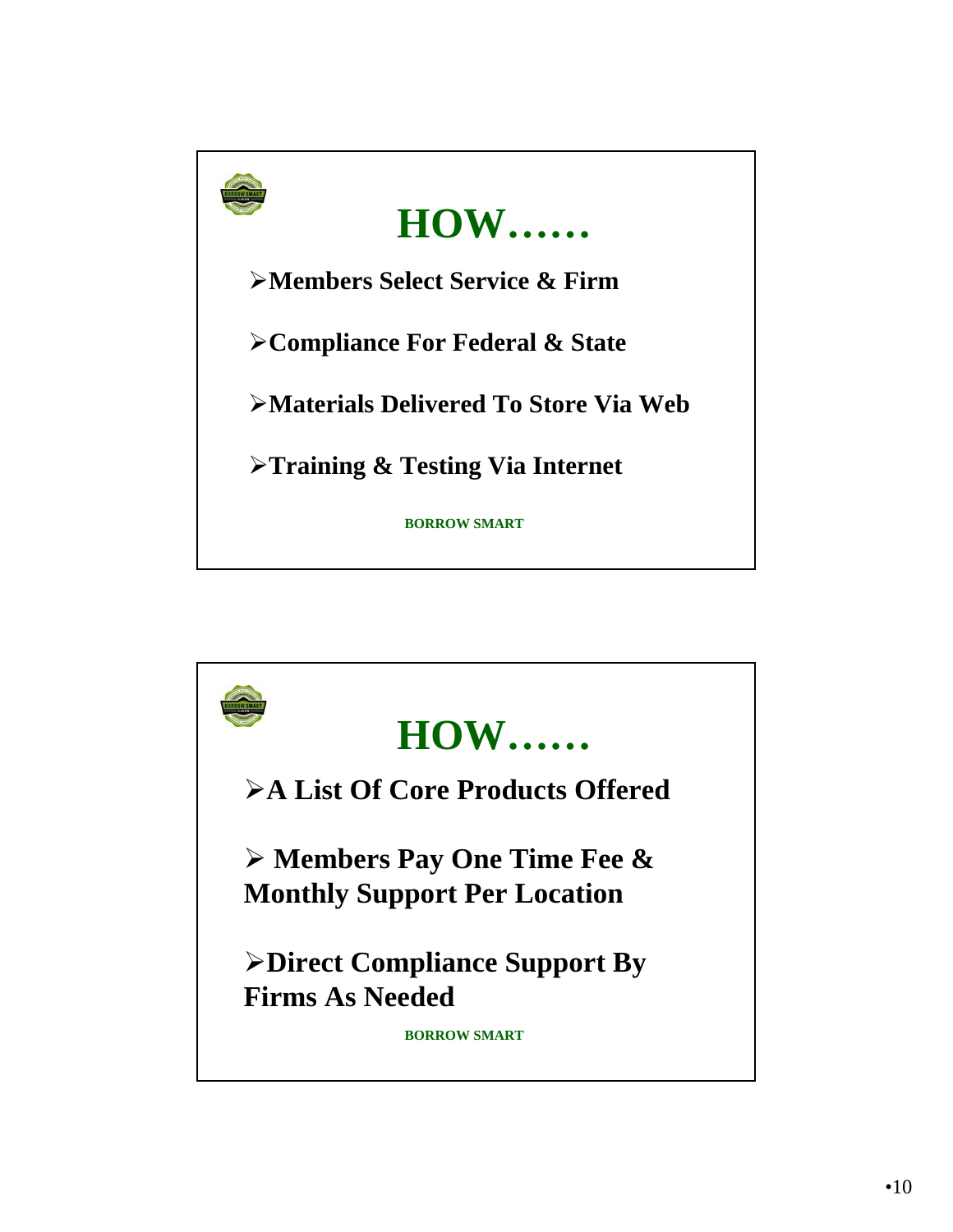| <b>HOW MUCH</b><br><b>Preliminary</b> |                         |                 |                          |                  |                |
|---------------------------------------|-------------------------|-----------------|--------------------------|------------------|----------------|
| <b>SUMMARY CLIENT/CUSTOMER COST</b>   |                         |                 |                          |                  |                |
|                                       |                         | <b>CFPB</b>     | <b>MONTHLY</b>           |                  |                |
|                                       |                         | <b>FED EXAM</b> | <b>SUPPORT, TRAINING</b> |                  |                |
| <b>STORE COUNT</b>                    |                         | <b>MANUALS</b>  | <b>AND DISTRIBUTION</b>  | <b>PER STORE</b> |                |
| <b>FROM</b>                           | TO                      | & SETUP         | <b>PER MO</b>            | <b>SETUP</b>     | <b>MONTHLY</b> |
| $\bf{0}$                              | $\overline{\mathbf{4}}$ | \$3,900         | \$269                    | \$975            | \$67           |
| 5                                     | 10                      | \$4,500         | \$644                    | \$450            | \$64           |
| 11                                    | 20                      | \$5,900         | \$1,237                  | \$295            | \$62           |
| 21                                    | 30                      | \$6,900         | \$1,802                  | \$230            | \$60           |
| 31                                    | 50                      | \$8,900         | \$2,704                  | \$178            | \$54           |
| 51                                    | 100                     | \$10,500        | \$4,396                  | \$105            | \$44           |
| 101                                   | 200                     | \$12,500        | \$6,833                  | \$63             | \$34           |
| 201                                   | 300                     | \$13,250        | \$8,538                  | \$44             | \$28           |
| <b>BORROW SMART</b>                   |                         |                 |                          |                  |                |

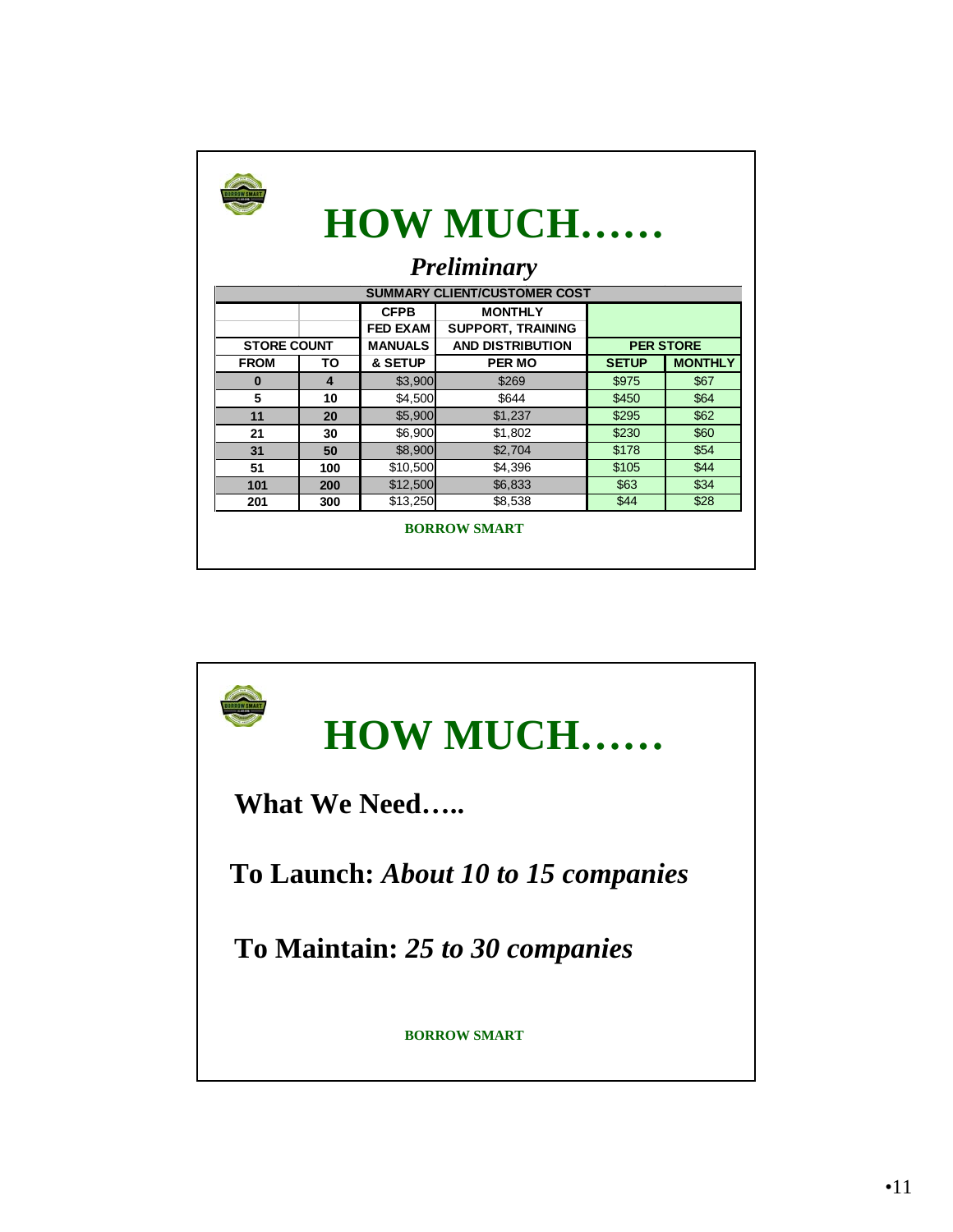

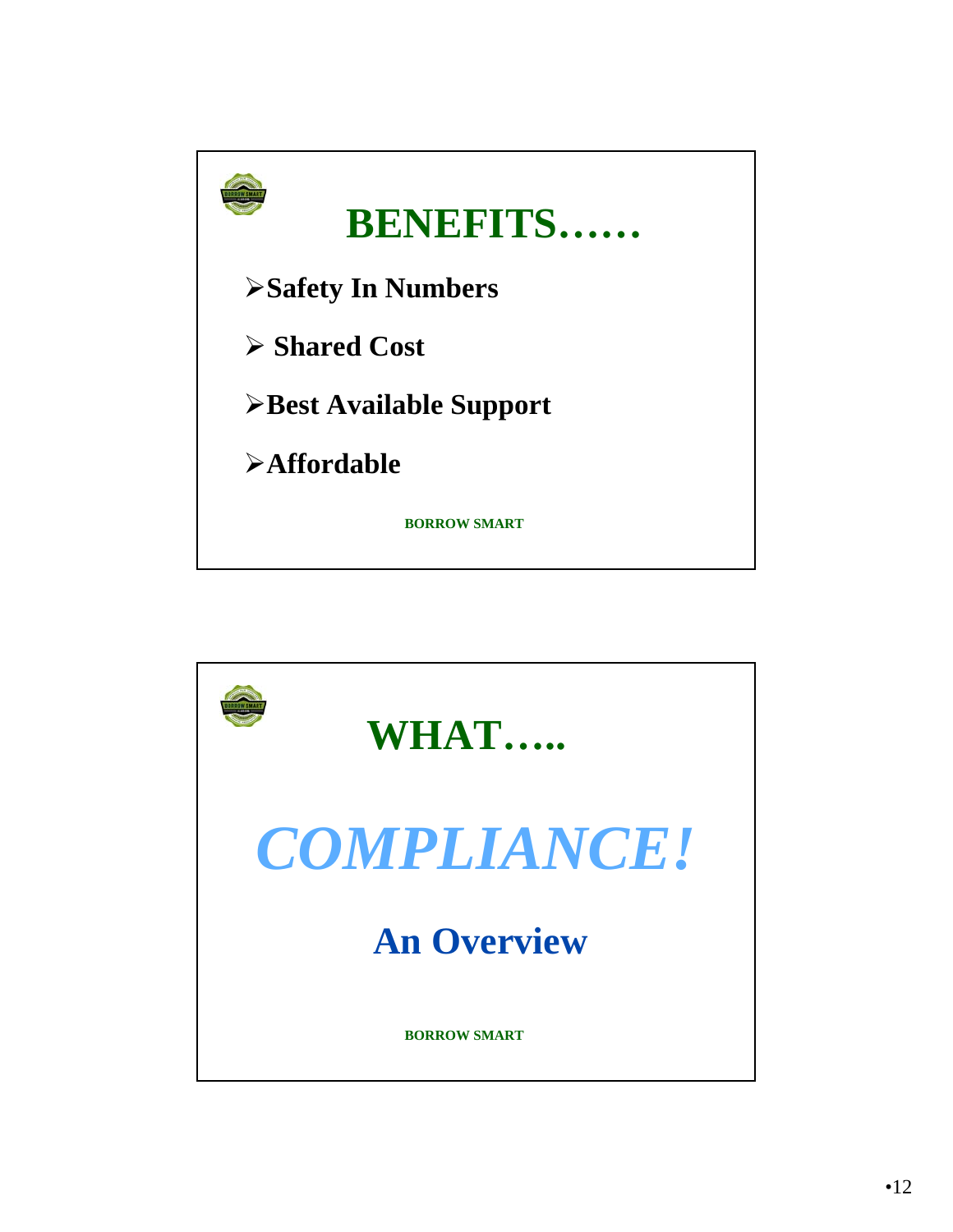